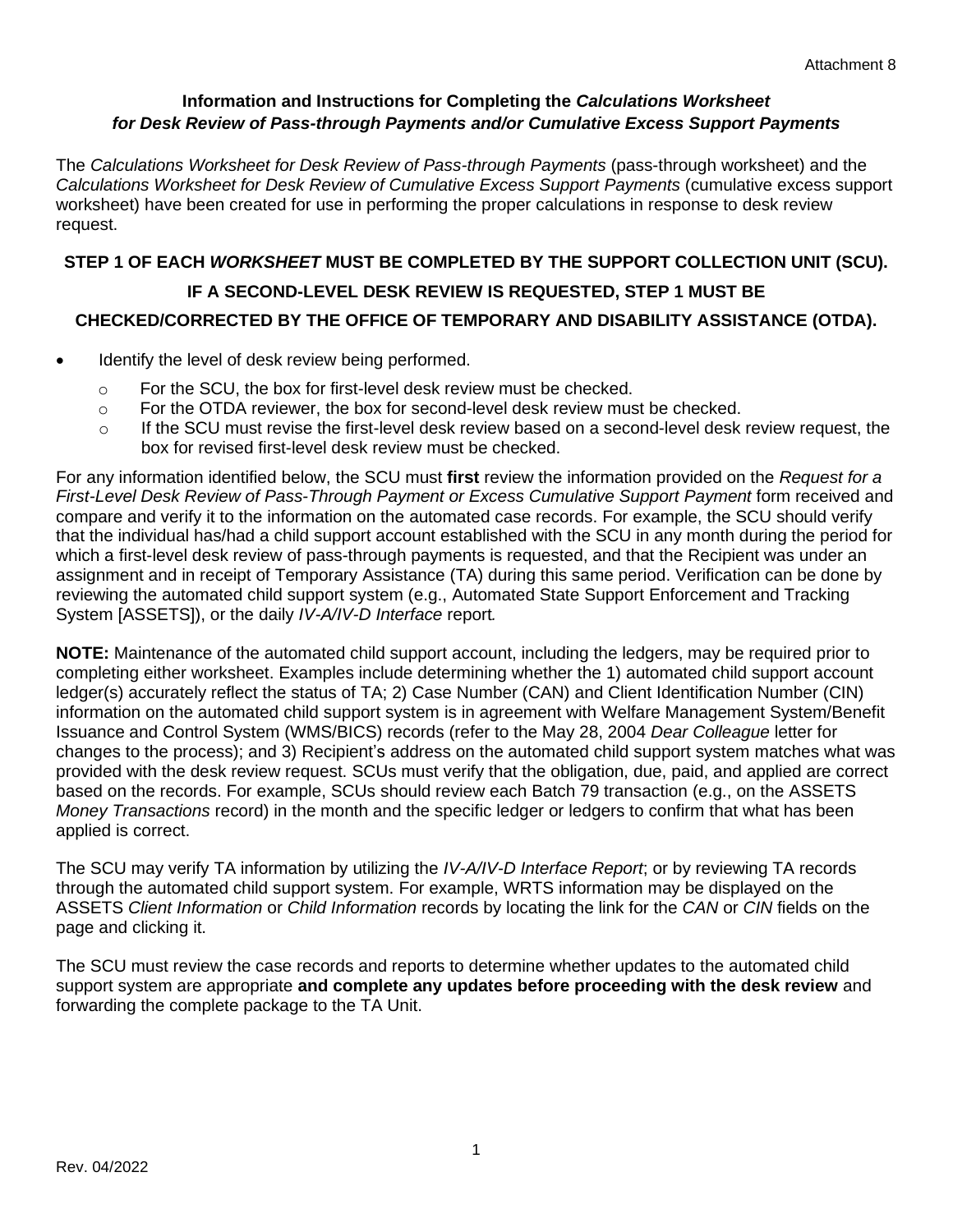# **The following directions for Step 1 are to be used for either worksheet.**

## **Step 1: Desk Review Administrative Information**

**Date Request Received:** Enter the date that the *Request for a First-Level Desk Review of Pass-through Payment or Cumulative Excess Support Payment* form was received by the SCU. Be sure to update the ASSETS *Status Information* record of the account, by entering the appropriate status and reason code of **H001 04** (*Request for desk review received*) and the date the request form was received in the *Effective Date* field.

**Recipient's Name:** Enter the name of the individual requesting the desk review. A desk review of support collections may be requested by a current or former recipient of TA for the month(s) during which an assignment of support rights was in effect.

**Client Identification Number** (CIN): Enter the CIN for the TA case head. The CIN is an eight-position identifier code which is assigned to each member of a TA case household. A CIN is unique to an individual and there can be many CINs associated to one CAN. The CIN for each household member can be located on the ASSETS *Client Information* or *Child Information* records.

**Recipient's Address**: Enter the mailing address of the individual requesting the desk review.

**Temporary Assistance Case Number(s) (TA-CAN):** Enter the TA-CAN. This may be found in the *CAN* field on the ASSETS *Client Information* or *Child Information* records. For New York City (NYC) only, enter the TA case suffix. The case suffix is a two-digit value assigned to TA-CANs (e.g., 01, 02, etc.) in NYC only. The same TA-CAN with a different suffix is considered a new TA-CAN. The suffix may be found in the *Suffix* field following the *CAN* field on the ASSETS *Client Information* or *Child Information* records.

**New York Case Identifier(s)** (Child Support Account Number): Enter the unique nine-character alphanumeric (e.g., AA12345K1) identifier(s) (ASSETS account) assigned to each custodial parent/noncustodial parent relationship. If the custodial parent has more than one New York Case Identifier, the SCU should determine whether each ASSETS account is relevant to the desk review request. A relevant ASSETS account should reflect the relationship to the TA case by matching the CAN entered on the CAN field on the ASSETS *Client Information* or *Child Information* records with the CAN entered on the desk review request form. The ASSETS accounts included may involve a payment which impacted more than one New York Case Identifier, or an account that may involve more than one local district. Note that if there is more than one New York Case Identifier, the support collected for each account will be combined and counted towards the maximum monthly pass-through for each TA household. Note that the amount of the pass-through payment cannot exceed the combined support obligation amounts for all relevant New York Case Identifiers.

## **Review Period:**

**For Pass-Through Payment Review-** Enter the entire period or the individual month(s) covered by the desk review request form plus up to the two consecutive months that follow each period requested if appropriate. A desk review is limited to an accounting of the collections, distributions, and disbursements made during the current calendar year of the desk review request and the previous calendar year. For example, if a pass-through desk review is requested anytime this calendar year, the months that can be reviewed can only go back to January of the previous calendar year.

**For Cumulative Excess Support Review-** Regardless of the period stated by the Recipient on the desk review request form, in the "From" field enter the date that the Recipient first received TA (staff must check system archives and the Computer Output to Laser Disc [COLD] system for correct dates) or the date of birth of the oldest child, whichever is later. In the "to" field enter the last day of the last month child support was kept by the district. If the Recipient received TA while pregnant with the oldest child, in the "From" field enter the date the district received medical verification of the pregnancy. The cumulative excess support desk review must be conducted for a period which covers the full period(s) of the TA assignment, and it must consider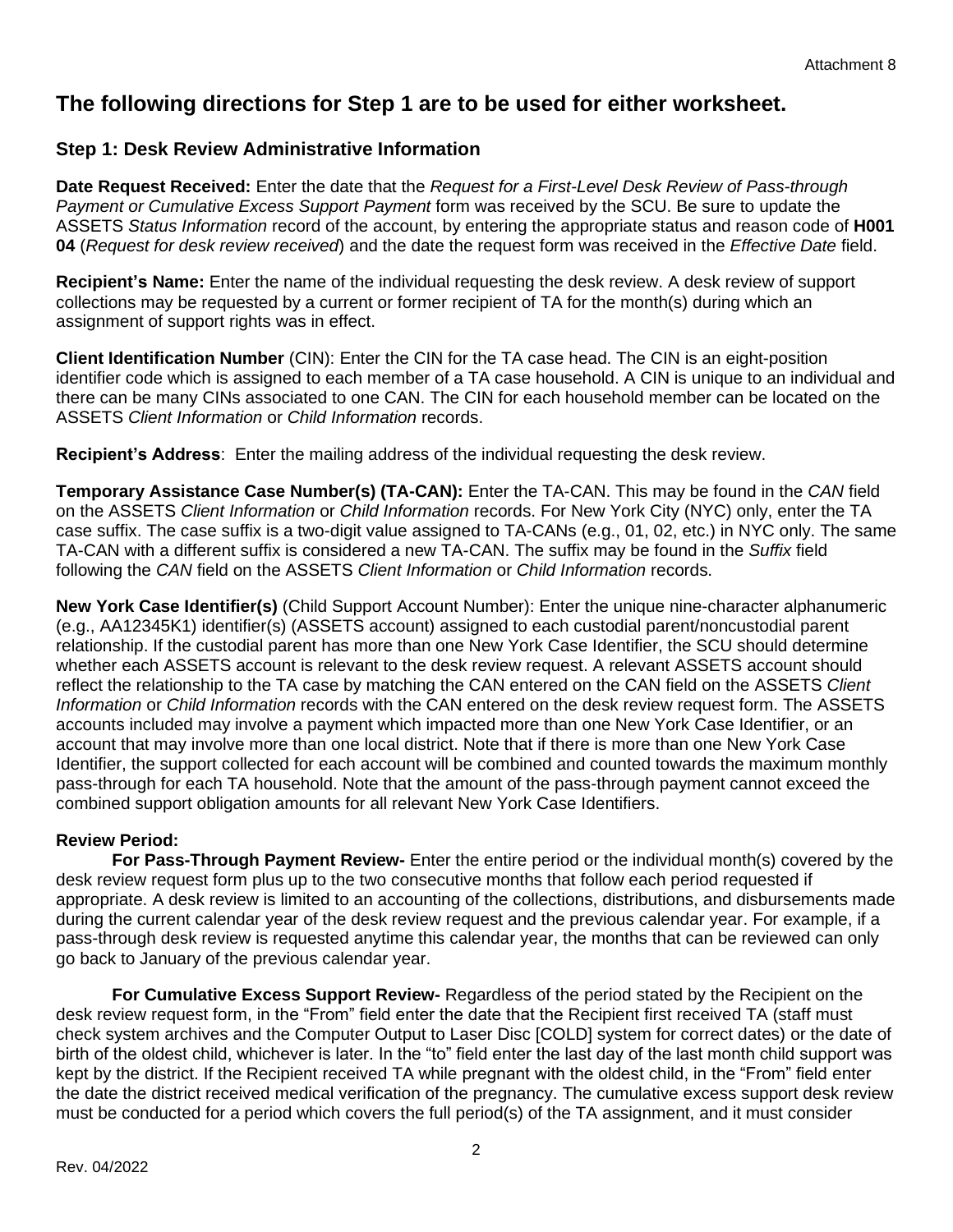collections, distributions, and disbursements for all periods through to the last month that a disbursement was made to the TA Unit for such assignments.

**Date(s) of TA:** Enter the beginning and ending date(s) of TA for each time period the TA case was active. If the case is still active enter "present" in the "to" field.

**First-Level Desk Review Completed by the Support Collection Unit (SCU):** Enter the name, title, and telephone number of the SCU worker who completed the worksheet and the date that the SCU worker completed their portion of the worksheet.

**First-Level Desk Review Completed by the TA Unit:** Enter the name, title, and telephone number of the TA Unit worker who completed the worksheet and the date that the TA Unit worker completed their portion of the worksheet.

**If Applicable, Second-Level Desk Review Completed by OTDA Division of Child Support Services:** If a second-level desk review has been requested through OTDA, the OTDA Division of Child Support Services reviewer will confirm the information provided in steps 1 and 2 of the pass-through worksheet or Step 1 and Step 3A of the cumulative excess support worksheet. If the first-level desk review contains errors, or new information is provided with the second-level desk review request that modifies the calculations, the OTDA Division of Child Support Services reviewer will ensure that any incorrect information on the worksheet is corrected. After confirming the information in this section of the worksheet, the OTDA Division of Child Support Services reviewer must enter their name, title, telephone number, and the date. The OTDA Division of Child Support Services reviewer must then forward the worksheet to the OTDA TA Bureau to complete the secondlevel desk review.

**If Applicable, Second-level Desk Review Completed by OTDA TA Bureau:** The OTDA TA Bureau reviewer will confirm the information provided in Steps 3 and 4 of the pass-through worksheet or Steps 2, 3 (B-G) and 4 of the cumulative excess support worksheet. If the first-level desk review contains errors, or new information is provided with the second-level desk review request that modifies the calculations, the OTDA TA Bureau reviewer will ensure that any incorrect information on the worksheet is corrected and complete the secondlevel desk review. After confirming the information in this section of the worksheet and completing the secondlevel desk review, the OTDA TA Bureau reviewer must enter their name, title, telephone number, and the date.

## **The following directions for Steps 2-4 are to be used for the pass-through worksheet ONLY.**

# **Please turn to page 6 for directions on how to complete Steps 2-4 of the cumulative excess support worksheet.**

## **Step 2: Child Support Information (to be completed by the SCU)**

**Month/Year (list all months of review period):** Enter each month/year included in the desk review request**.**  For example, if the desk review is requested for January through June of 20XX, you would enter 01/20XX, 02/20XX, 03/20XX, 04/20XX, 05/20XX, and 06/20XX, in this column. The SCU must conduct the desk review for the period(s) requested on the desk review request form, plus up to the two consecutive months that follow each period requested if appropriate.

If the total time period identified on the desk review request exceeds the space allowed in the table for Step 2, use the *Additional Worksheet for Review Periods Longer Than Six Months* form.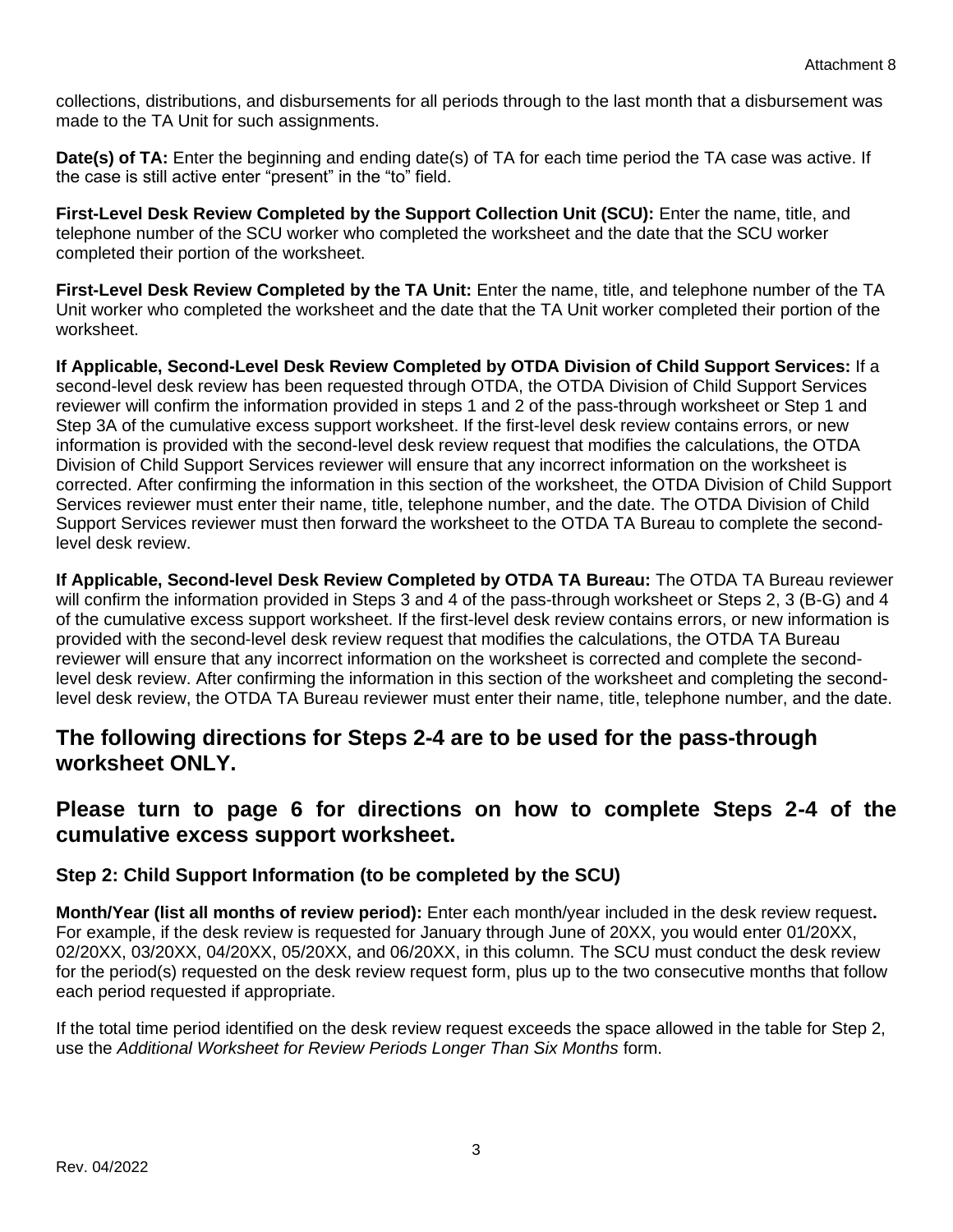- **(1) Factored Monthly Current Support Obligation:** For each month of the review period, enter the total monthly current support obligation. To determine the total monthly current support obligation:
	- a. Identify each ASSETS account with i) the same TA-CAN (and suffix for NYC) and ii) a **retained** Federal Information Processing Standards (FIPS) code (also known as a "locator code).
	- b. For each such ASSETS account, identify all pass-through-eligible ledgers, including: **21A\_, 23A\_, 21BP, 23BP, 21BR, 23BR, 21CP, 23CP, 21CR, 23CR, 21CA, and 23CA**.
	- c. Convert the obligations on each pass-through-eligible ledger to monthly obligations by multiplying the current obligation amount by the appropriate number below, based upon the current obligation frequency:

#### **If the Current Obligation Frequency is: Multiply the current obligation amount by the number below to obtain the monthly obligation amount.**

| Weekly (D07)     | 4.33333 |
|------------------|---------|
| Bi-weekly (D14)  | 2.16667 |
| Semi-monthly (B) | 2.0     |
| Monthly (M)      | 1.0     |
| Quarterly (Q)    | .33333  |
| Semi-annually    | .16667  |
| Annually (A)     | .08333  |

- d. Sum the monthly obligations of all the pass-through-eligible ledgers. This is the factored monthly current support obligation.
- **(2) Total Monthly Amount of Current Support Collected and Disbursed to District:** For each month of the review period, enter the total amount collected and disbursed to the district as current support for the month (see 2.d. below for instructions on how to determine the total monthly amount of current support collected and disbursed to the district).
	- **a**. **Definition of current support**: Current support means support **which** is received and systematically applied to an **active charging** pass-through-eligible **ledger** (21A\_, 23A\_, 21BP, 23BP, 21BR, 23BR, 21CP, 23CP, 21CR, 23CR, 21CA, and 23CA) on an account with a retained FIPS code in the month when the support is due. It does not include collections received towards support arrears/past due support by federal income tax refund offset, nor collections that were applied to support arrears/past due support.
	- **b**. **Definition of active charging ledger**: The SCU can determine if there are active charging current support ledgers by reviewing the ledger information available through the ASSETS *Obligation* tab and the *Ledger Information* record. The SCU must check the first and last charge dates of current support ledgers with an obligation amount greater than zero and a ledger status of "01" (*Active*). Current support due and/or paid and systematically applied to a charging eligible ledger indicates the Recipient is due a pass-through payment.
	- **c. Definition of current collection**: Current collections include batch **50**, **53, 54**, **56**, **57**, and batch **71**, **72**, **74**, and **77** transactions for the month in question (refer to the *[ASSETS User Guide](http://otda.state.nyenet/assets/pages/PDFs/Systems_-_ASSETS/ASSETS_User_Guide.pdf)* for the definitions of these batch types). **Importantly, not all of these current collections may be applied to one of the above noted active charging pass-through-eligible ledgers. For example, some of the current collections may be available and unapplied.** Additionally, no pass-through will be allowed for collections received as a result of federal income tax refund offsets, or collections that were applied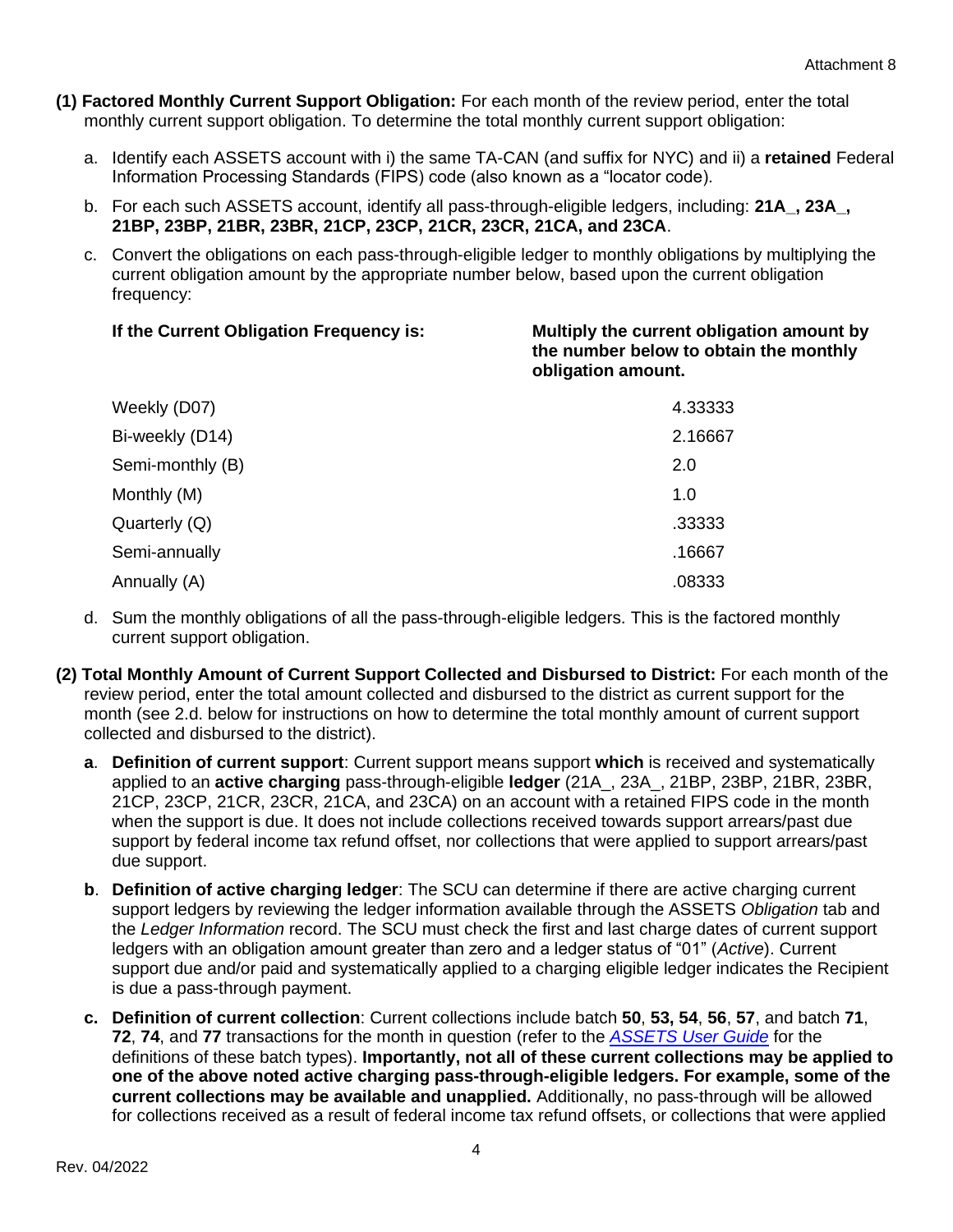to any support arrears ledgers. **The SCU must consider the payment batch type along with the ledger type to determine collections applied to current support and collections applied to support arrears/past due support.**

NOTE: When collections received in advance are applied to the current support obligation in a later month and a pass-through payment desk review request is received for that later month, **those collections must be considered** current collections for purposes of calculating a pass-through payment.

- **d. Determination of the total monthly amount of current support collected and disbursed to the district**: To determine the total monthly amount of current support collected and disbursed to the district:
	- i. Identify each ASSETS account/New York Case Identifier with i) the same TA-CAN (and suffix for NYC) and ii) a retained FIPS code.
	- ii. For each such ASSETS account/New York Case Identifier, review the ASSETS *Money Transactions* record to identify the total collected and disbursed to the district as current support for the month. Alternatively, the SCU may wish to use the ASSETS account document generator tool, which allows for easy identification of collections and disbursements for a set period of time.

**NOTE: Account maintenance of the WMS case and records may be required prior to completing Steps 3 and 4 of the worksheet**. Examples include determining whether the WMS case record CAN and CIN agree with the ASSETS number(s) reported; whether the Recipient's address on WMS is the same address as provided with the desk review request; whether any pass-through payments require review as reported on the *IV-D Exception Report*; or whether previous pass-through payments on a Recipient's Electronic Benefits Transfer (EBT) card have been expunged (expired) and funds remain due. The TA Unit must review the case records and reports to determine whether updates to WMS must be completed and **perform those updates before proceeding with the desk review**.

Additionally, the TA Unit must maintain copies of all TA records used in the first-level desk review, whether or not such records are available electronically on WMS/BICS and make those records available to OTDA upon notification of a second-level desk review request.

## **Step 3: TA Information (to be completed by the TA unit)**

## **DETERMINE THE MAXIMUM PASS-THROUGH PAYMENT**

- **(3) Enter Lesser Amount from Line 1 and Line 2.**
- **(4) Maximum Pass-through Case may be Eligible for:** Enter the maximum pass-through payment that the TA case may be entitled to given the number of individuals under the age of 21 who are active on the TA case for that month. If zero individuals under the age of 21 are active on the TA case for that month, enter \$0.00; if one such individual is active, enter \$100.00; and if two or more such individuals are active; enter \$200.00.

#### **(5) Enter Lesser Amount from Line 3 and Line 4.**

**(6) Pass-through Payment Previously Issued (enter amount and date):** Enter the amount of any passthrough payments which were previously paid to the Recipient. The TA Unit can locate this information on the WMS/BICS *Case Record of Assistance* (CRA). Pass-through payments are identified by WMS/BICS Payment Type Codes "**D1**" (*IV-D Payment*) or "**18**"\* (*Child Support Disregard*) in Rest of State (ROS), and Payment Type Codes "**54**" (*Child Support Bonus Payment – Manual Issuance*) or "**70**" (*Child Support Bonus Payment – System Generated*) in NYC. If any pass-through payment has been recovered, the recovered amount must be deducted from the pass-through payment amount issued.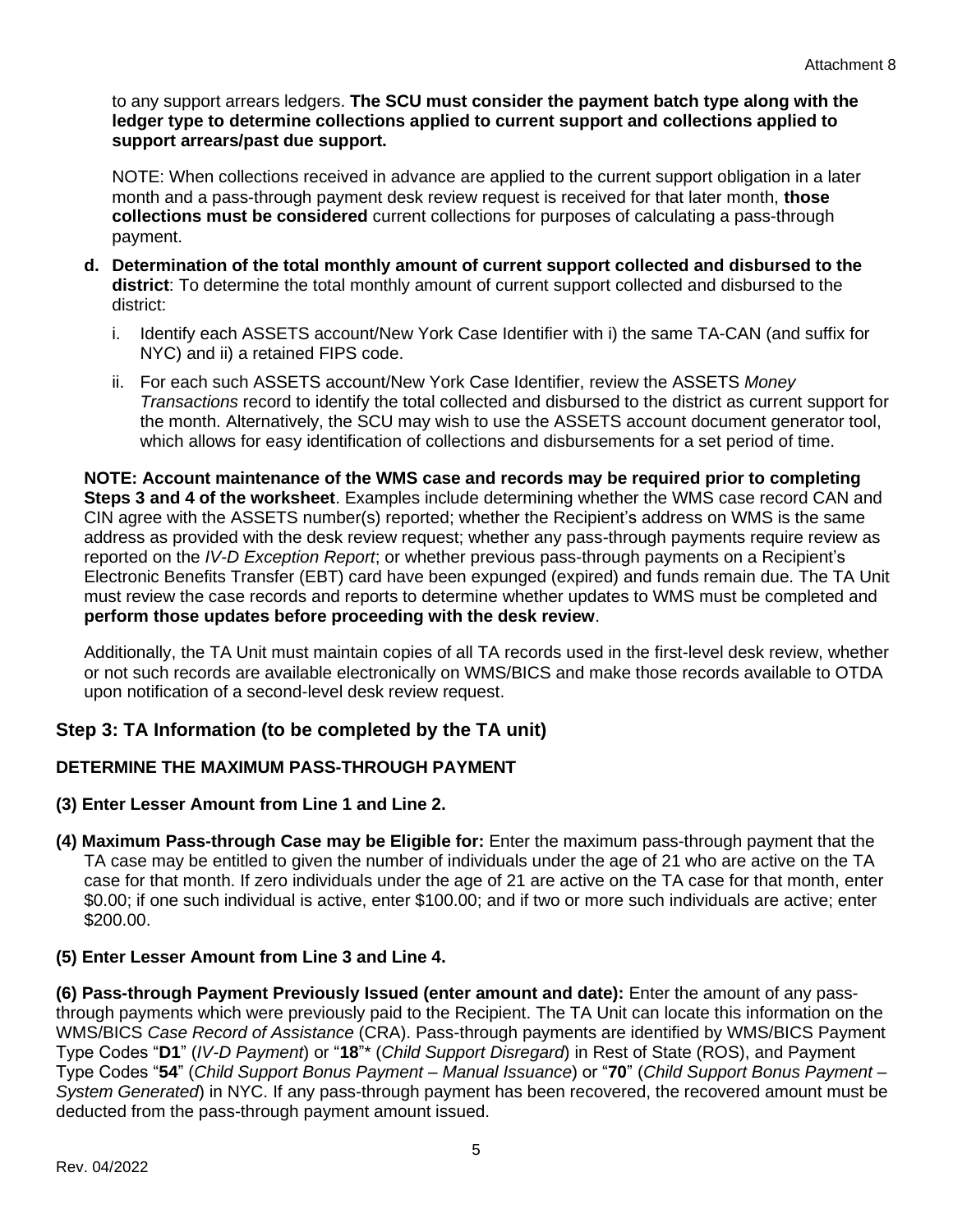#### **If a Pass-through Payment has been issued as a result of a first-level desk review, the second-level desk review should add the date and amount of the pass-through payment.**

**\*NOTE:** Payment Type Code "**18**" (ROS) represents a child support disregard payment. It indicates that a household received direct support that was counted in the TA budget. Households in receipt of direct support receive a disregard and are not eligible for a pass-through payment unless they are also in receipt of direct support and the disregard is less than \$100.00 for a household with one child or \$200.00 for a household with two or more children.

In addition, enter any amount of pass-through payments that were expunged (expired). Expunged payments are payments that were issued to the Recipient but were not picked up in full or were only partially picked up and access to the funds has now expired. The expired funds may be due to the Recipient. The TA Unit may locate expunged funds on the EBT report titled *EBT – Worker Action Lists* or WMS/BICS CRA for an individual's benefit information.

- **(7) Subtract Line 6 from Line 5. This is the Amount of Pass-through Owed to the Recipient**.
- **(8) Enter the total amount of all columns from Line 7. This is the amount of pass-through payment that is owed or was overpaid to the Recipient**.

## **Step 4: Results of First-Level Desk Review of Pass-Through Payments**

The TA Unit must check the box that accurately reflects the results of the first-level desk review of passthrough payments and enter the amounts where indicated.

**Comments:** The SCU or TA Unit must enter any comments relevant to the resolution of the desk review (e.g., the SCU will need to add information about future payments here).

The TA Unit must complete the *First-Level Desk Review Determination*.

#### **A copy of each of the following must be attached to the** *First-Level Desk Review Determination* **and become part of the final determination package:**

- The original *Request for a First-Level Desk Review of Pass-through Payment or Cumulative Excess Support Payment* form and any documentation provided by the Recipient for the desk review;
- The pass-through worksheet with Steps 1 and 2 completed by the SCU worker, Steps 3 and 4 completed by the TA Unit worker;
- A *Request for a Second-Level Desk Review of Pass-through Payment or Cumulative Excess Support Payment* form; **and**
- *Information and Instructions for Completing the Request for a Second-Level Desk Review of Passthrough Payment or Cumulative Excess Support Payment.*

## **The following directions for Steps 2-4 are to be used for the cumulative excess support payments worksheet ONLY.**

**Please turn to page 3 for directions on how to complete Steps 2-4 of the passthrough worksheet.**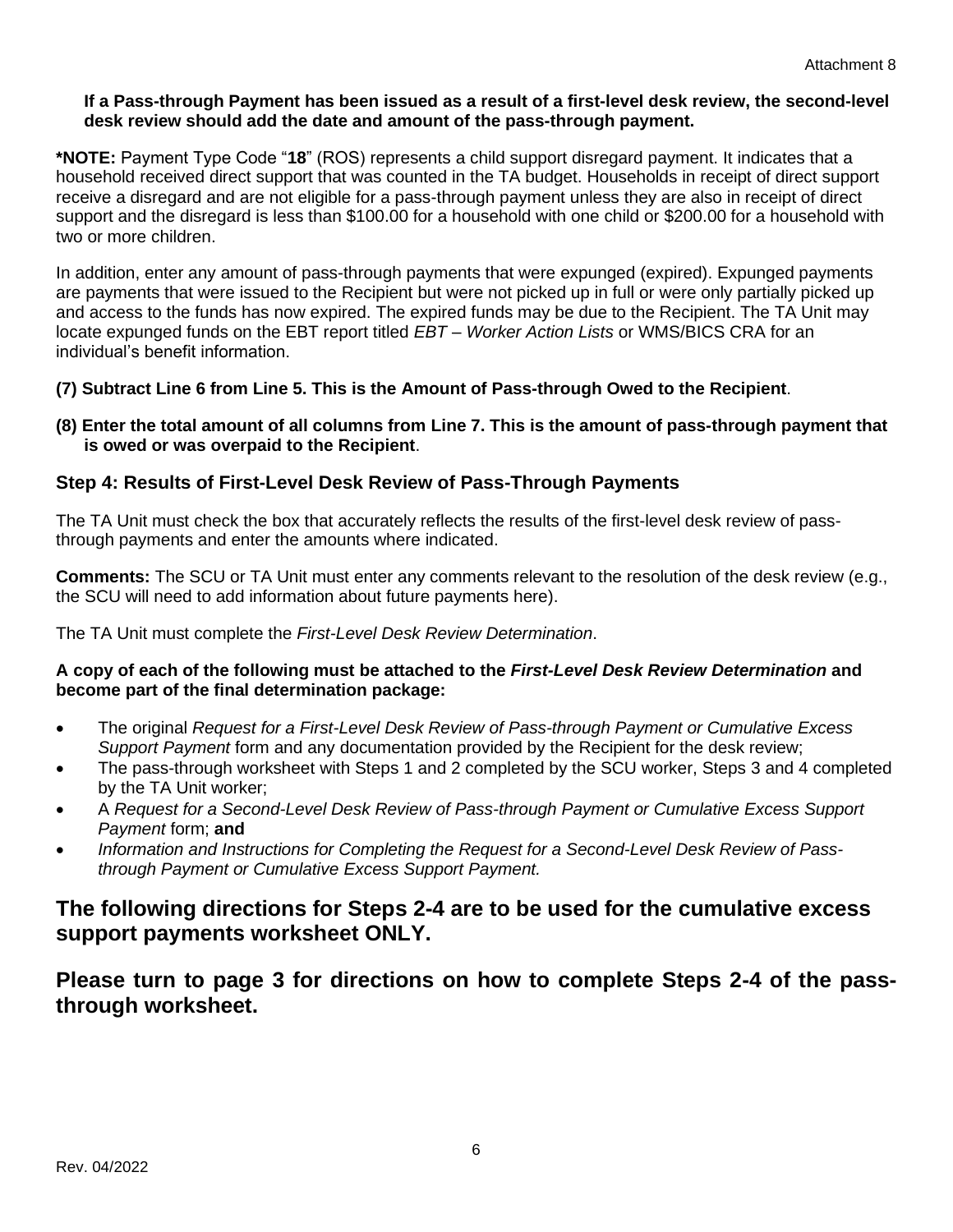# **Step 2: PA Grant Paid (to be completed by the TA unit)**

Enter the total amount of TA paid from the date the Recipient first received TA (staff must check system archives and COLD for correct dates) or the date of birth of the oldest child, whichever is later, through the last day of the last month that child support was kept by the district. If the Recipient received TA while pregnant with the oldest child, the start date of the review period must be the date the district received medical verification of the pregnancy. The total amount of TA paid for the review period includes countable "assistance" payments as found in 09-ADM-04, excess current support payments, and cumulative excess support payments. The total amount of TA paid does **not** include pass-through payments issued for support collected, or non-assistance payments made, on or after December 2, 1996.

The following payments are included in the calculation of assistance paid:

- ROS ALL payment types issued prior to December 2, 1996
	- o After December 1, 1996, all assistance payment types listed in Attachment 5 of 09-ADM-04 **and** the following payment types:
		- D3 (Excess Current Support);
		- D4 (Excess Support Arrears);
		- **K3 (CAP Support Reconciliation);**
		- N2 (Child Support Due Client Period of Ineligibility)
		- Q5 (Upfront Cash Security Deposit), when issued prior to October 2003;
		- **T3 (Training Tuition and Fees), when issued prior to March 4, 2009; and**
		- W1 (Court Ordered Retroactive Payment Check), when issued prior to December 1, 1996, or after August 31, 2007.
- NYC Payments- ALL payment types issued prior to December 2, 1996
	- o After December 1, 1996, all payment types listed in Attachment 2 of 09-ADM-04;
	- o Payment Type 65 (Training Expense JOBS Extended Supportive Services) when issued before December 1, 2000; and
	- $\circ$  The following payment types, when issued on or before September 12, 2006:
		- 30 (Rent Payments in Excess of Maximum);
		- 41 (Utility Grant to Prevent Turn Off or Restore Utility Services [Mismanagement]);
		- 59 (NYCHA Rent Arrears); and

The following payments should **not** be included in the calculation of assistance paid:

- NYC Non-Assistance Payment Types:
	- o W6 (Supplement FEPS Rent Arrears [Non-Recoupable]),
	- o N4 (Back to School Payment),
	- o F5 (Legally Exempt In-Home Child Care Relative [Full Time]),
	- o P5 (Legally Exempt In-Home Child Care Relative [Part Time]); and
	- o P2 (Day Care Family Home [Part Time])
- ROS Non-Assistance Payment Types:
	- o R4 (Legally Exempt Family Child Care Non-Relative [Full Time]);
	- o R2 (Legally Exempt Family Child Care Relative [Full Time]); and
	- o N4 (Back to School Payment).
- Supplemental Nutrition Assistance Program (SNAP) and Home Energy Assistance Program (HEAP) benefit payments are **never counted** as assistance granted.